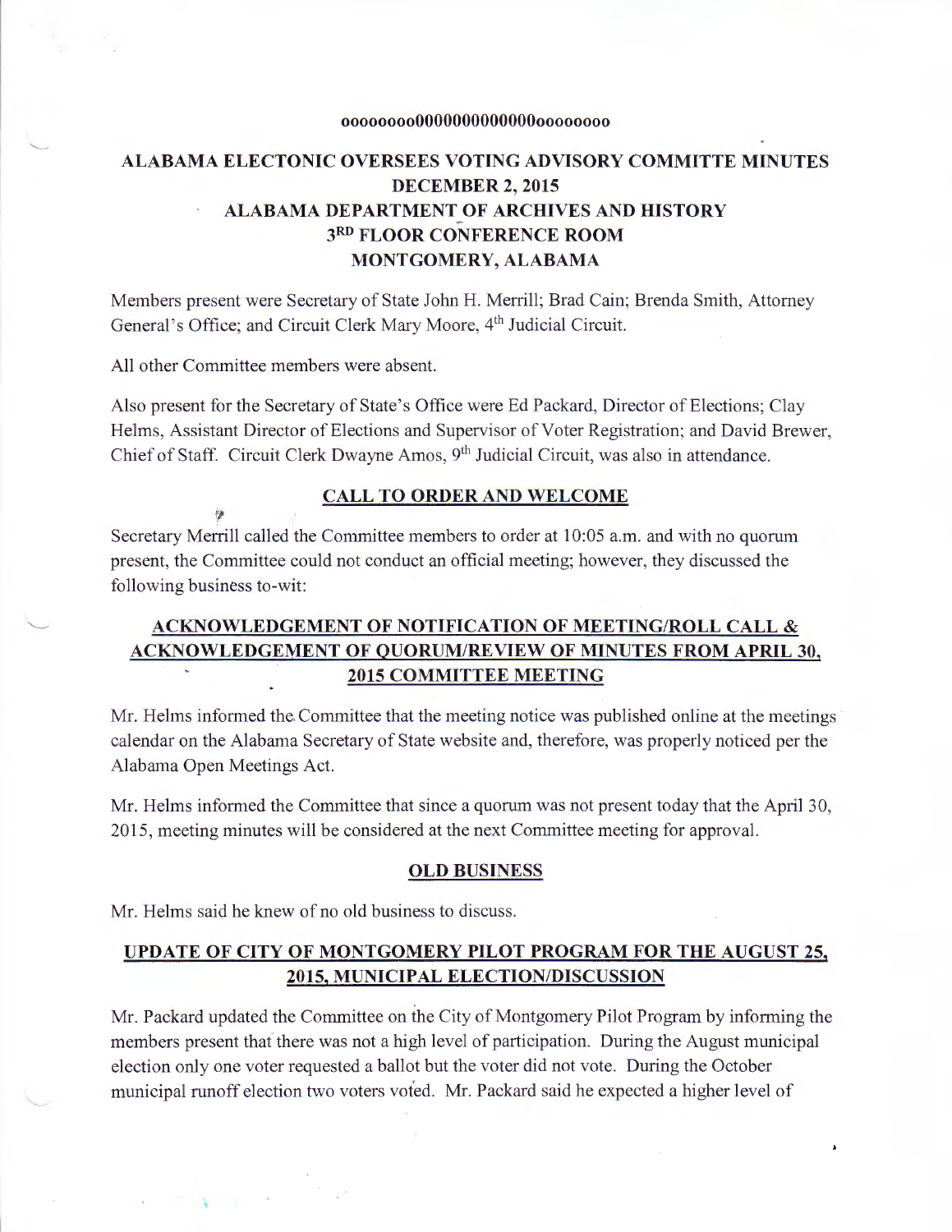participation in a non-municipal and federal election. Mr. Packard said the electronic ballot delivery and return system was secure and he expected good participation for the March, 2016, Primary Election. Everyone Counts, Inc. accomplished the pilot program and was awarded the contract for the March and April, 2016 election cycle.

Secretary Merrill stated that the Secretary of State's Office will introduce the ballot return system (not just the ballot delivery system) to all counties and expects all the counties to be included and ask the Secretary of State's Office to be excluded.

Ms. Moore stated that asking counties to opt out might be the best method to encourage participation; however, the Absentee Election Manager's main concerns were privacy and confidentiality issues regarding the balloting system.

Mr. Cain asked if Everyone Counts, Inc. provides the Absentee Election Managers with training and Mr. Packard responded "yes."

Ms. Moore asked that during the training if the Absentee Election Managers can see what counties have Uniformed and Oversees Citizens Absentee Voting Act (UOCAVA) votes cast to see a county-by-county snapshot.

Mr. Amos mentioned the affidavit issues with the absentee ballots.

Ms. Smith spoke on ballot security briefly.

 $\sim$ 

Mr. Packard spoke about the new Alabama Administrative Rules to be effected regarding the electronic return of absentee ballots.

Ms. Moore asked what the City of Montgomery Absentee Election Manager asked about during the City of Montgomery Pilot Program and Mr. Packard responded that the City Clerk was pleased with the system.

Ms. Smith asked how many counties have non-Circuit Clerk Absentee Election Managers and Mr. Packard responded that there are a number due to the upcoming elections with come Circuit Clerks on their respective jurisdiction's ballot.

Mr. Amos stated that about 12 Absentee Election Managers may not be Circuit Clerks.

## **PROPOSAL OF NEXT MEETING**

Secretary Merrill said the next meeting would be in April, 2016, most likely during the week of the  $18<sup>th</sup>$  or  $25<sup>th</sup>$ ; however, that will be determined at a later date.

Ms. Smith said that today's meeting was her last as she was soon to retire. The members of the Committee present wished Ms. Smith well.